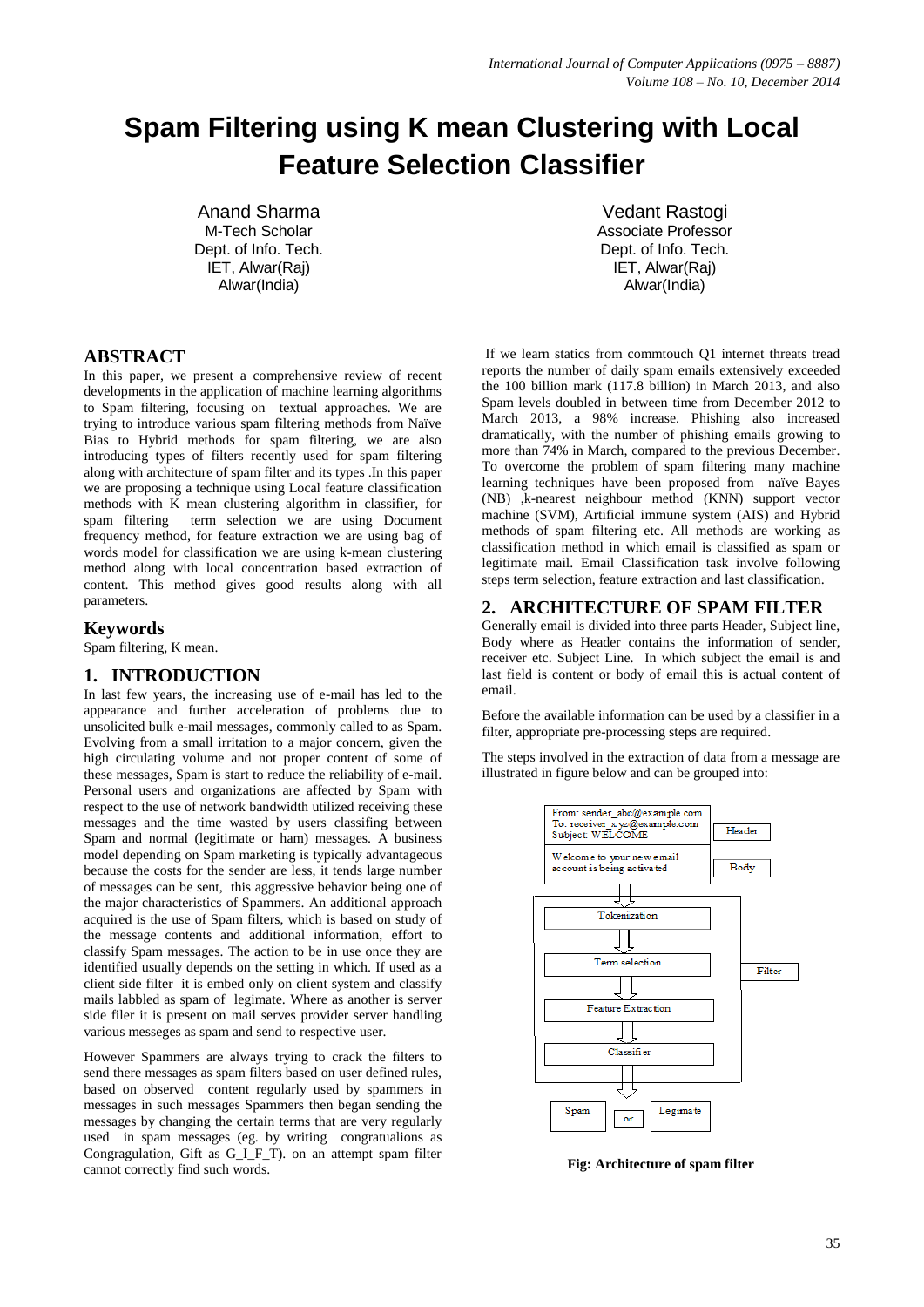(1) Tokenization, in which the words get extracted from the message body.

(2) Term Selection, which rank each term according to there usefulness.

(3) Feature Extraction, which gives reduced set of data

In this paper we are using document frequency as our tern selection method where as Bag of words is our feature extraction based on local feature extraction and k mean clustering to make two clusters of spam and legitmate respectively

# **3. LITERATURE REVIEW 3.1 Term Selection Method**

As we have discussed the main role of term selection is to rank the terms according way they classify terms in different categories

#### *3.1.1 Information Gain (IG)*

Information gain is used for ranking of features based 0n type they classify the messages in to classes as spam,legimate etc. Information gain work on principle of entropy. The entropy I of a given dataset S is given as

$$
I(S) = -\sum_{i=1}^{x} pi \log 2 (pi)
$$

Where x denotes the total number of classes and pi the feature that fit in to class i. The decrease in entropy or the information gain is computed for every attribute A constant with

$$
IG(S, A) = I(S) - \sum_{z \in A} \frac{|SA, z)|}{|S|} I(S_A, z)
$$

Where z is a value of A and SA, z is the set of instances where A has value z.

#### *3.1.2 Document Frequency (DF)*

Document frequency is another very simple method for feature selection. It is calculated by calculating number of documents in which a term/feature occurs .In line with the DF method, the terms which are having their DF below from a predefined threshold such terms are removed from the set of terms. The DF of a term can be calculated as follows:

$$
DF(t_i) = |\{m_j | m_j \in M, and t_i \in m_j\}|
$$

Where M is complete set of training messages and  $m_j$  is message in M.

#### **3.2 Feature Extraction Methods**

This is second stepping of spam filter in this the set of data or terms which is extracted in term selection this set in minimized. For feature extraction following techniques has been used.

#### *3.2.1 Bag of word model*

Bag of word model is one in all the widely used feature extraction method in spam filtering applications. It converts a message to a d-dimensional vector  $[x1, x2, \ldots xd]$  by considering occurrence of already selected terms, that are chosen by utilizing term selection method. Within the vector, xi will be viewed as a function of the term ti's occurrence within the message.

# **3.3 Spam Filtering Techniques**

#### *3.3.1 Naive Bias Classifier*

Naive Bayes classifiers are a mostly used technique of e-mail filtering. This method involve bag of words features to classify

spam e-mail, this technique commonly used in text classification. Naive Bayes classifiers use Bayesian assumption to calculate a probability that an email is or is not spam. In Baysian framework the messages get divided in to different representations then the probability that given representation of message, denoted as representation of a message, denoted as  $x'=(x_1,x_2,x_3,...,x_n)$ , belongs to class c is given by:

$$
P(c/x) = [P(x/c)P(c)]/(P(x))
$$

Where,

 $P(c/x)$  is probability of term to be occur in message

 $P(x)$  is probability of term to be occur in message

This probability can be used to make the decision about if a message should belong to the category. In order to compute this probability, estimations about the message in the training set are made. When computing probabilities for spam classification we can prevent the denominator because we only have 2 classes (spam and legitimate), and one message cannot be classified into only one of them, so denominator is the same for every set of words can be estimated as the number of message in the training set belonging to the category, divided by the total number of documents.

Calculating  $P(x/c)$  is a bit more complicated because we need in the training set some messages identical to the one we want to classify. When using Bayesian algorithm it is very frequent to find the assumption that terms in a message are independent and the order they appear in the message is irrelevant.This way probability can be calculated as

$$
P\left(\frac{x}{c}\right) = \prod_{i=1}^{y} P(ti/c)
$$

Where, y the number of terms considered in the message representation and ti is i th word in message[1][6]

#### *3.3.2 Support Vector Machine*

Support Vector Machines (SVM) is very accepted in spam classification taking into consideration the accuracy with these algorithms. SVMs are defined as an algebraic equation generating maximum margin hyper-plane to different training instances, with polynomial kernels. Training instances not required to be linearly separable. The main objective is to construct a hyper-plane for separation. The basic form of hyper-plane can be generated as a linear function of the attributes. SVMs are fast to learn and highly effective in learning-based spam filters.[1][4][7]

# *3.3.3 K Nearest Neighbors*

Another technique in learning algorithms involves storing training data sets after being pre-processed and represented. therefore, when a new datasets needs to be classified, it is compared with saved documents and assigned the more suitable category with respect to its similarity to those stored in each class. The most popular one in this category is k-Nearest Neighbors (kNN). The value of k designates the number of neighbours used for classification. A important step of this method is the choice of similarity function between messages. The method frequently used to calculate the similarity measure between messages is the "cosine distance", where cosine is defined as the angle between the vectors representing the compared messages. This distance function normalizes the length of the messages, and hence considered efficient.[4]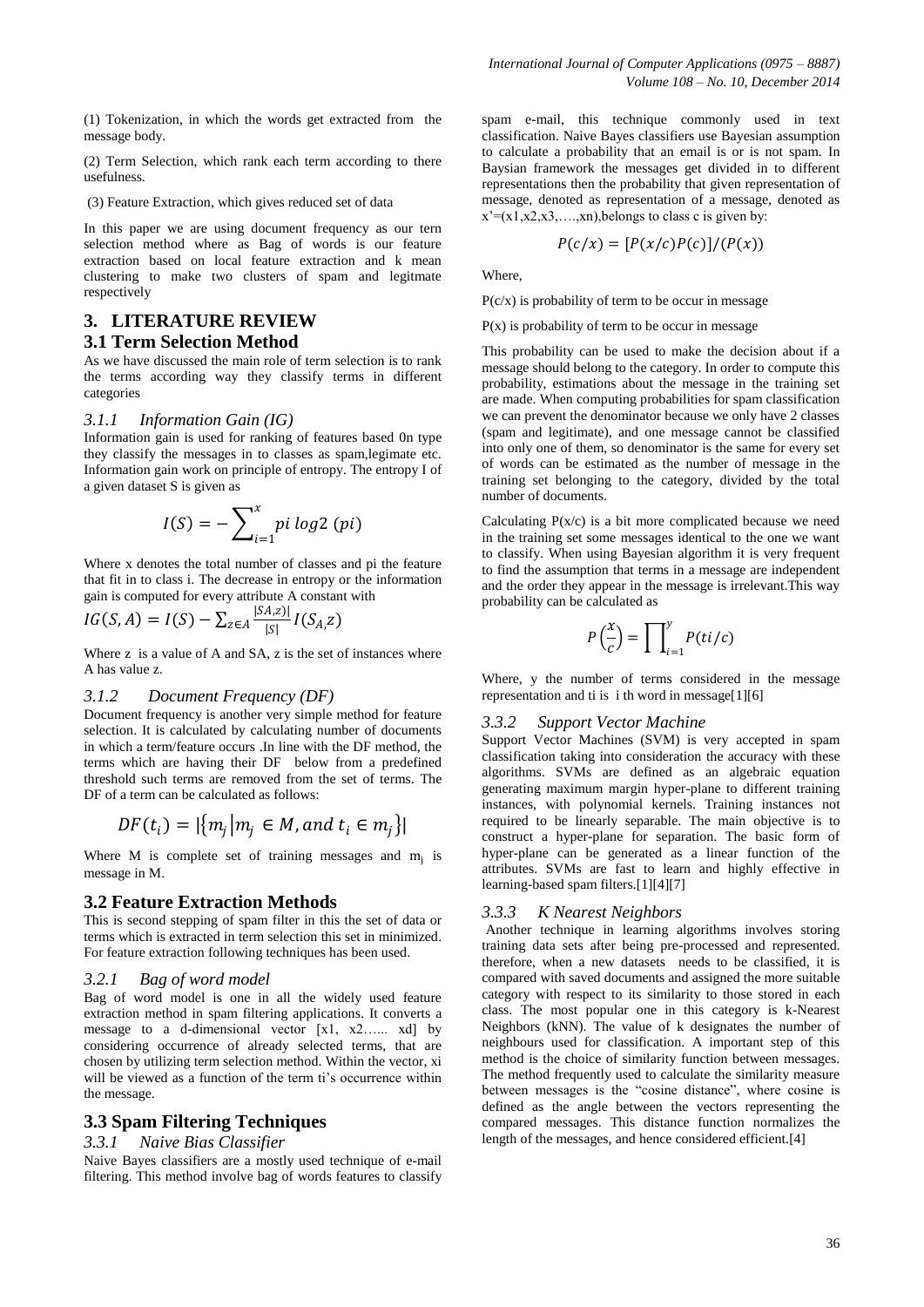#### *3.3.4 Artificial Neural Network*

It is based on pattern recougnisation each message can be classified according to pattern among these patterns the messages is selected as spam or legimate. First neural network should be trained. This training contains analysis of message content of large samples of both spam and legimate messages. [1]

To create training sets of spam and legimate emails, email are carefully reviewed according to simple, definition of spam. Although the average user normally considers all unwanted emails as "spam". Similarly, non-spam email should be avoided for personal email communications between users, and limit any forms of bulk mailings, regardless of whether they were solicited or not. Once these sets have been collected and approved, the neural network is ready for training .By using various statistical methodologies the unique words for both spam and legimate class are identified e.g. congratulations, prize, luckey,winner these words for spam class respective words for legimate mails also identified.

Now Artificial neural network training sets are ready to use first words from messages is identified ignoring the phrases like "to,the,for" which is present in all emails, then the identified words checked whether they present in spam trained sets or legimate trained set. If Artificial neural network seems message to report as spam then that mail classified as spam otherwise in legimate mail box. [5][9]

# *3.3.5 Artificial Immune system*

Artificial Immune System It assigns a weight to each detector, which is incremented or decremented when it recognizes an expression in a Spam legitimate or message, with the thresholded sum of the weights of the matching detectors being used to determine the classification of a message. The system can be corrected by either incrementing or decrementing the weights of all the matching detectors. Using a personal corpus and 100 detectors,generated mostly from SpamAssassin heuristics, true positive and negative rates of 90% and 99%, respectively, were obtained. It was concluded that the proposal achieved acceptable results considering the small number of detectors used.[8][15]

#### *3.3.6 Hybrid Method*

One of the latest approaches in spam filtering is hybrid filtration system which is a combination of different algorithms, especially if they use unrelated features to produce a solution. In this case it can be applied various filtering techniques and get the advantages of the traditional and learning-based methods

# **4. PROPOSED METHOD**

# **4.1 Background**

As we know process of spam filtering contains three steps. So here for term selection we term frequency method. Basically information gain method gives usefulness of particular term or feature. In our experiment first we have to create two local dictionary one for spam and other for legitimate email. In second step we apply Local Concentration (LC) based feature extraction method, in which we divide our message into different local area. So in feature extraction we have a new feature plane also known as local area feature vector. Lastly we apply our classifier to this feature vector. In this way we classify our message as spam or legitimate one.[13]

# **4.2 Term Selection**

To use the LC feature extraction method in process of spam filtering. In structure of LC based structure the tokenization is well used step where message is get divided into terms by finding blank spaces during term selection. In tokenization step the message is get divided in huge number of terms where as this is training phase in our model we are using term frequency model for term selection.

The algorithm for information gain works in five steps

1. Initialize already existing set as null set

2. For terms selected by tokenization step

For

Calculate importance of the term according to a certain term selection methods;

End for

3. Arrange the terms according to descending order of the importance;

4. Add the front % terms to the preselected set;

5. For every term is selected set do

if  $|| P(tk|cl) - P(tk|cs) || > \alpha, \alpha \geq 0$  then

if  $|| P(tk|cl) - P(tk|cs) || > \alpha, \alpha \geq 0$  then

Add the term to DSs;

else

Add the term to DSl;

endif

else

Discard the term;

endif

endfor

Considering already selected term as source calculate tendency from equation

Tendency (tk) =  $P$  (tk|cl) -  $P$  (tk|cs)

Where  $P$  (tk|cl) is the probability of tk's occurrence, given mail as legitimate e-mail, and  $P$  (tk|cs) is the probability of tk's occurrence predicted in spam. The tendency tk give the difference between the frequencies as spam or legimate. From the above algorithm the terms frequently occurred in legimate mail are added in Document set DS1, and terms frequently occurred in spam messages as Document set DS2.

# **4.3 Feature Extraction**

This step is next step in email classification here we are going to Local concentration model for feature extraction.To create an LC-based feature vector for every message, a sliding window of wn-term length is used to slide over the message with a step of wn-term, by which we sure that there is no gap nor overlap between adjacent windows. At each movement of the window, a spam genes concentration SCj and a legitimate genes concentration LCj are calculated according to the two DS and the terms in the sliding windows as follows[13]

$$
SC_j\,{=}\,\,N_s\!/\!N_t
$$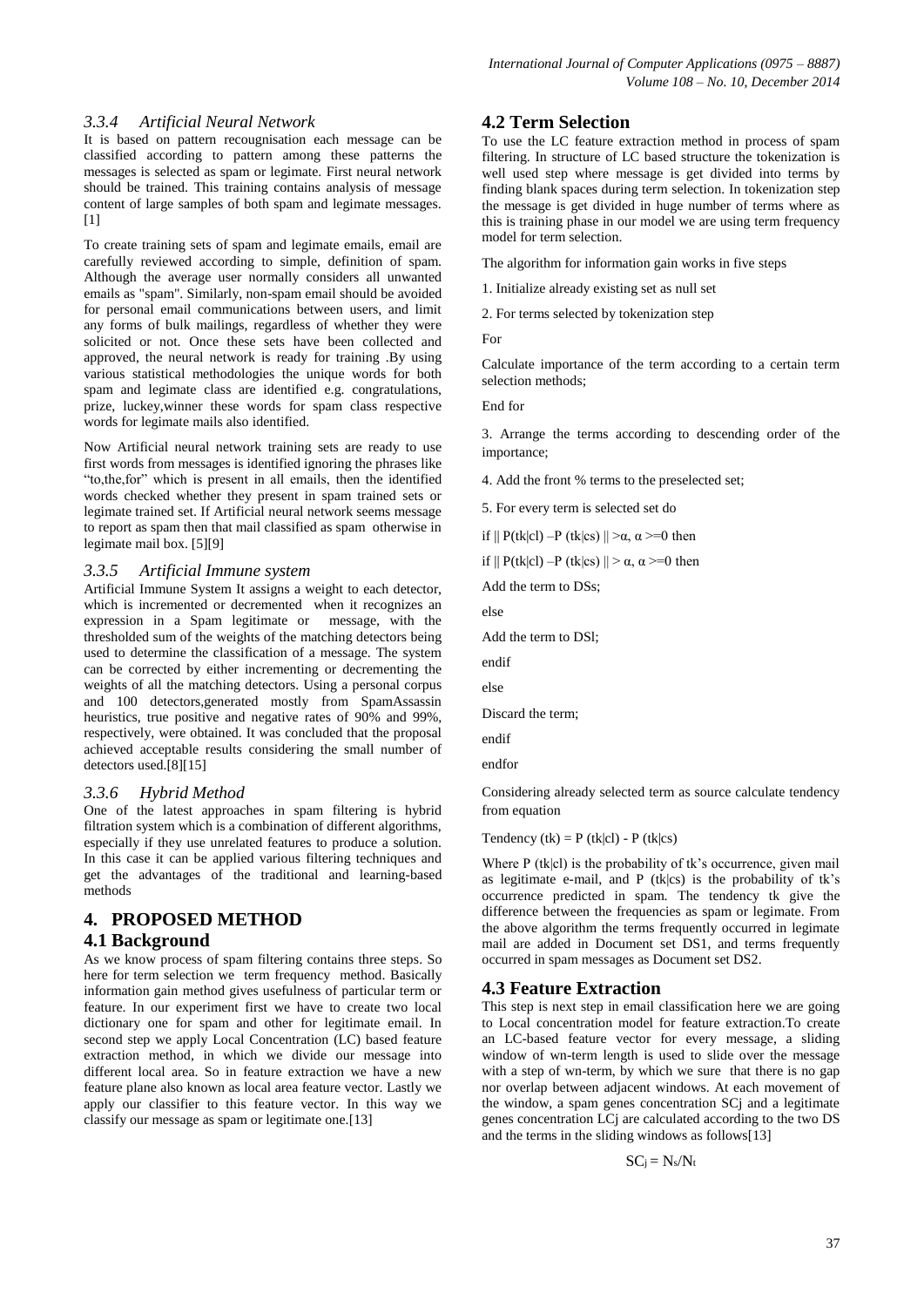$LC_j = N_l/N_t$ 

**Where** 

Nt number of different terms in window.

Ns number of different terms in window matched with Document set of spam DS1.

Ni is number of different terms in window matched with document set of legitmate DS2.[13]

It can be given by algorithm below

1. Move a sliding window of wn-term length over a given message with a step of wn -term;

2. for every position of the sliding window

do

2.1 Calculate the spam genes concentration of the window according to equation for calculating number of spam by  $(SC)$  = Ns/Nt);

2.2. Calculate the legitimate genes concentration of the window as per equation  $(LCj = NI/Nt)$ ;

end for.

Construct the feature vector likes:

(<SC1, LC1>, <SC2, LC2> …<SCn, LCn>)

#### **4.4 Classification**

As per the process of spam filtering first terms get extracted by means of tokenization then through LC based extraction the frequency of words in datasets is calculated then this results feed as input to classifier. In our approach we are going to use K mean clustering algorithm for classification of message either in spam or in legimate.

K-Means clustering algorithm, collect the extracted terms according to their feature values into K number clusters. Objects exists in a same cluster have similar feature values. K is any positive value that determines the number of clusters and is identified at the inception of the execution of the algorithm; centroid can be calculated by taking mean of rank of all the terms in cluster

This algorithm for k means clustering works in 5 steps as

1) Label the number of clusters.

2) Describe K different centroids for every cluster. This work is done by randomly separating objects into K clusters, shaping their centroids, and obeserving whether these centroids are different from each other.

3) Iterate over all objects to determine the distance of every object to the centroid of that cluster. Each object is assigned to the cluster of the nearest centroid.

4) Again calculate the centroids of new clusters.

5) Continue step 3 until centroids doesn"t change any longer.

#### **4.5 Performance Measuring**

In spam filtering, so many evaluation methods or parameters have been designed for comparing performance of different filters [1]. We evolved by four evaluation criteria (i.e. spam recall, spam precision, accuracy, and Fβ measure), in our experiments to evaluate parameter values and do a assessment between the LC approach and some prevalent approaches.

Among the criteria, accuracy and Fβ measure are important, for accuracy measures the total number of messages correctly classified, and Fβ is a mixture of spam recall and spam precision.

*1) Spam Recall:* It calculates the percentage of spam that can be classified by a model. High spam recall ensures that the classifier can protect the users from spam effectively. It is defined as follows:

 $Rs = (12)$ 

Where the number of spam is correctly classified, and is the number of spam mistakenly classified as legitimate e-mail.

*2) Spam Precision:* It calculate how many messages, classified as spam, are truly spam along with amount of legitimate e-mail by mistake classified as spam. The higher the spam precision is, the smaller amount legitimate e-mail have been incorrectly classified. It is defined as follows:

 $Ps = (13)$ 

*3) Accuracy:* To some level, it can reflect the all around performance of filters. It identify the percentage of correctly classified. It is defined as follows:

 $A = (14)$ 

Where the number of legitimate e-mail properly classified.

*4) Fβ measure:* It is a combination of Rs and Ps. It is another overall performance of filter its formula calculate is defined as follows:

 $F\beta = (1+\beta2)$  ( ) (15)

# **5. EXPERIMENTAL RESULTS AND COMPARISION**

We conducted experimental on four different data sets which is publically available such as PU1,PU2,PU3,PUA and we are getting results along with comparison with SVM Local Concentration based classifier [13] whereas K mean represent K mean clustering vector like classifier.

**Table 1 comparison between results of SVM classifier and proposed classifier**

| Corp<br><b>US</b> | Approa<br>ch      | <b>Precision</b><br>$\frac{0}{0}$ | <b>Recall</b><br>$\frac{6}{9}$ | <b>Accuracy</b><br>$\frac{6}{6}$ | $\mathbf{F}_1$ % | <b>Feature</b><br><b>Dimension</b> |
|-------------------|-------------------|-----------------------------------|--------------------------------|----------------------------------|------------------|------------------------------------|
| PU1               | SVM-<br>LC-VL     | 96.49                             | 93.66                          | 96.15                            | 95.01            | $\overline{7}$                     |
|                   | K mean<br>cluster | 97.59                             | 97.44                          | 99.07                            |                  | $\overline{7}$                     |
| PU2               | SVM-<br>LC-VL     | 92.31                             | 85.71                          | 95.78                            | 88.88            | $\overline{7}$                     |
|                   | K mean<br>cluster | 95.67                             | 85.71                          | 97.18                            | 92.31            | 7                                  |
| PU <sub>3</sub>   | SVM-<br>LC-VL     | 95.93                             | 91.30                          | 96.10                            | 93.55            | 7                                  |
|                   | K mean<br>cluster | 97.16                             | 90.96                          | 94.67                            | 93.36            | 7                                  |
| PUa               | SVM-<br>LC-VL     | 95.49                             | 94.09                          | 95.02                            | 94.20            | $\overline{7}$                     |